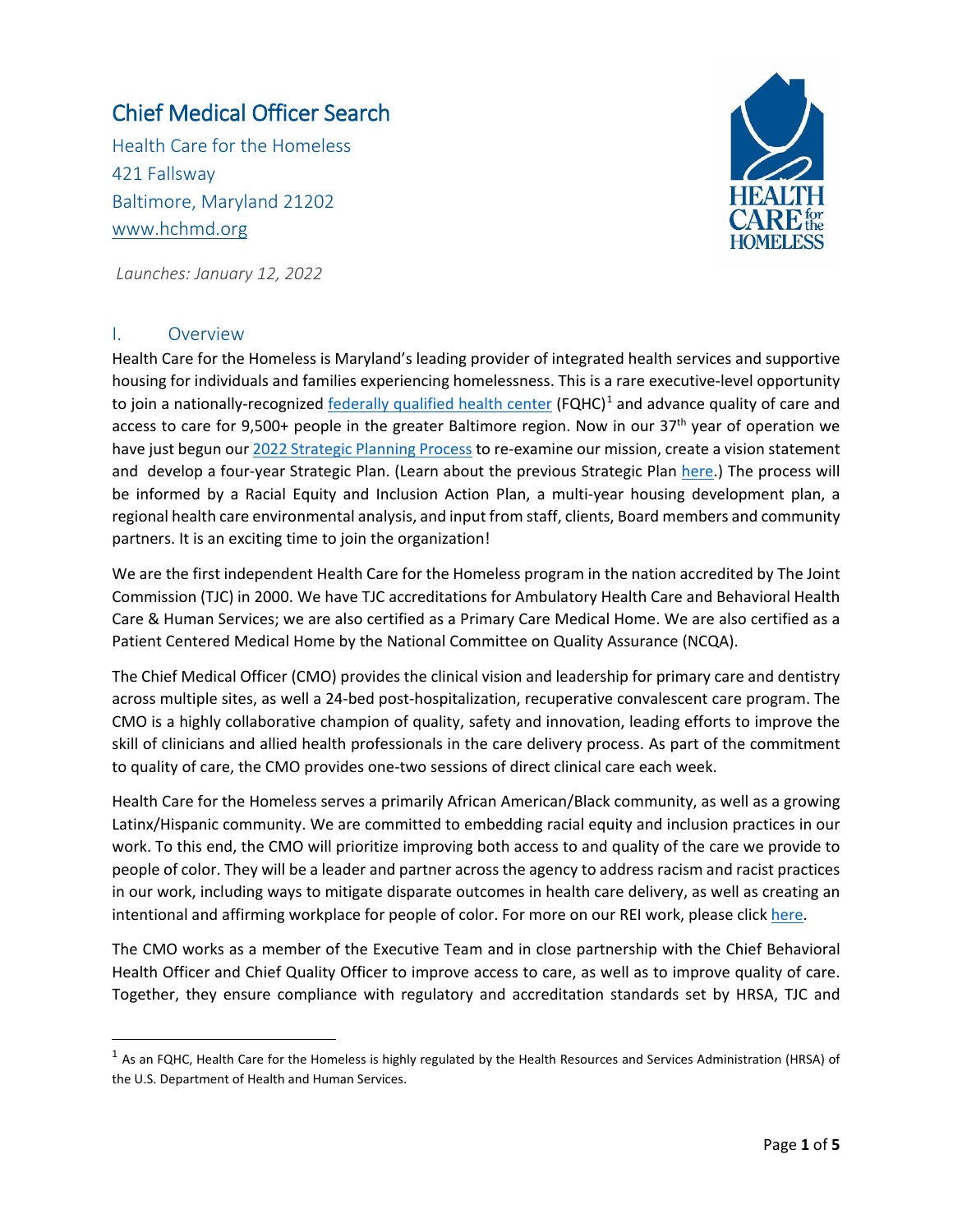NCQA. The CMO also partners with the Chief Financial Officer and Chief Quality Officer to set and monitor budgetary goals to ensure the sustainability of our nonprofit health care business.

The CMO serves as primary clinical contact with community partners, overseeing a clinical education program and building partnerships to improve client care coordination. They represent the agency publicly, participating in workgroups, committees and testifying on public policies that advance our mission and work. The CMO also staffs the Board of Directors Program and Performance Improvement Committee and supports the Board as necessary.

The current CMO, Dr. Adrienne Trustman, has served in this role for two years, providing remarkable vision and leadership to navigate an unprecedented global pandemic that threatened disproportionate harm to the client population. Her leadership was instrumental in slowing the spread of COVID-19, keeping services available, launching new telehealth, testing and vaccination operations, and beginning the first Syringe Services Program in Maryland within a community health center. Dr. Trustman started with the organization in 2015 as a medical provider before moving into senior leadership. She misses providing direct care and has decided to return to a full-time medical provider under the direction of the Sr. Medical Director at our Fallsway site. She will have a particular focus in our harm reduction programs (MAT and Syringe Services). We are very happy that she will stay with us and continue to provide excellent care. Prior to Dr. Trustman, Dr. Nilesh Kalyanaraman functioned as our CMO for seven years before his appointment as the Anne Arundel County Health Officer. And our previous medical officer of three years, Dr. Danielle Robertshaw, now serves as a Senior Medical Director at Hennepin County Medical Center in Minnesota. We are proud of the expertise, thoughtfulness and hard work of our excellent medical leadership.

### II. Clinical Programs under CMO direction

- Adult and pediatric primary care (physicians, nurse practitioners, nurses and medical assistants)
- Adult and pediatric dental care (dentists, dental hygienist and dental assistants)
- Occupational Therapy (psychiatric occupational therapists)
- Medication Assisted Treatment and Syringe Services (MAT Program staff and nurses)
- Convalescent Care Program (physicians, nurses and medical/nursing assistants)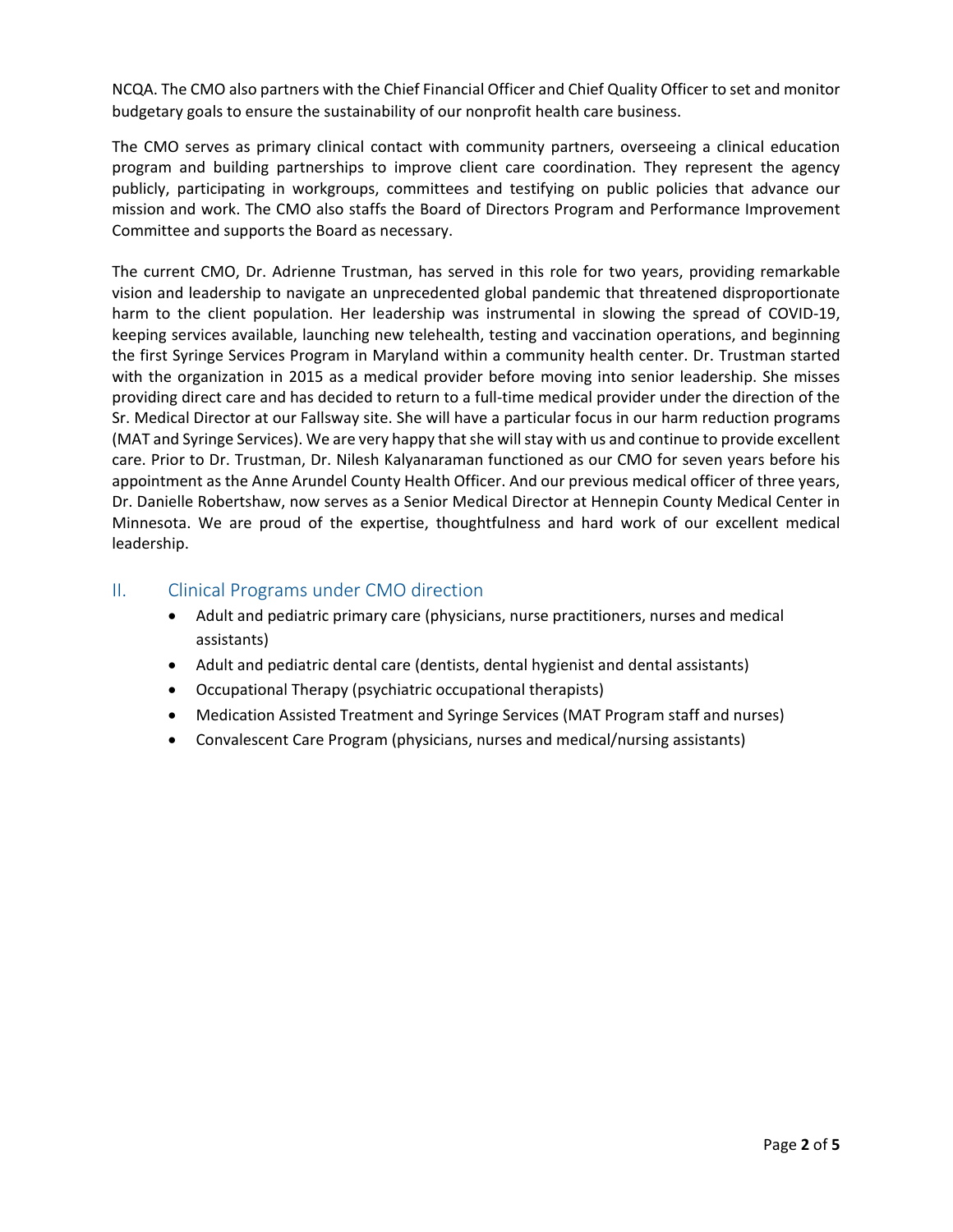## III. Executive Team Reporting Structure



#### IV. Service Sites

- 421 Fallsway, Baltimore, MD 21202 (freestanding headquarter building). Clic[k here](https://www.hchmd.org/galleries/421-fallsway) for a Photo Gallery of our Flagship location.
- 2000 W. Baltimore Street, Suite 3300, Baltimore, MD 21223 (within Grace Medical Center) Click [here](https://www.hchmd.org/galleries/take-look-our-new-west-baltimore-clinic-space) for a Photo Gallery of our West Baltimore clinic.
- 9150 Franklin Square Drive, Suite 301, Baltimore, MD 21237 (on campus of MedStar Franklin Square Medical Center) Click [here](https://www.hchmd.org/galleries/our-new-clinic-baltimore-county) for a Photo Gallery of our Baltimore County clinic.
- Mobile Clinic. Click [here](https://www.hchmd.org/galleries/mobile-clinic) for a Photo Gallery of our Mobile Clinic.
- Dental Clinic at Our Daily Bread, 725 Fallsway, Baltimore, MD, 21202 (site is currently closed due to pandemic).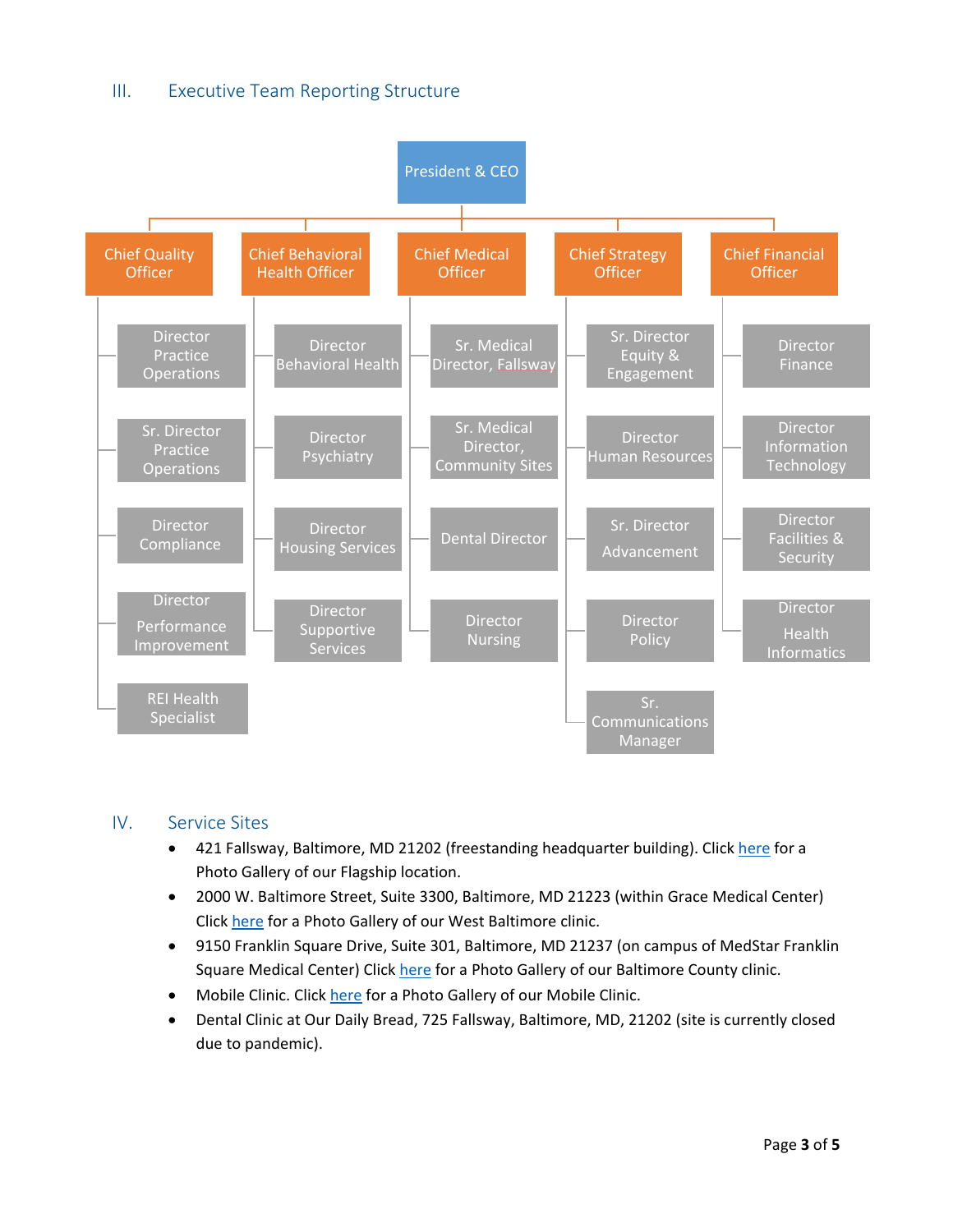• Convalescent Care Program at the Baltimore City Weinberg Housing and Resource Center, 620 Fallsway, Baltimore, MD, 21202 (currently relocated to hotel site due to pandemic) Click [here](https://www.hchmd.org/news/saving-lives-recuperative-care) for more background on CCP.

# V. Qualifications

Qualified candidates will be physicians (MD or DO) with at least eight years of progressive leadership experience in a primary care in an ambulatory or community health setting. They will have knowledge of the nature and causes of poverty and homelessness along with an interest in public policy advocacy. They will demonstrate commitment and passion to addressing racism in our practices and our outcome. Candidates with experience (a) supervising professionals outside their own area of expertise and/or (b) in team-based care or in a PCMH are preferred. The CMO must be proficient in data analysis and interpretation, as well as demonstrate financial acumen and a general knowledge of health care business practices. Candidates for any of our executive positions need to exhibit strong interpersonal skills, the ability to inspire staff, be self-reflective, critical thinkers and be able to manage ambiguity and complexity.

## VI. Salary and Benefits

The Chief Medical Officer is one of the top two highest paid positions at the organization. A hiring range of **\$250,000-\$300,000** has been set under advisement of a compensation consultant in January 2022 and after a review of similarly-sized FQHCs in the Baltimore region, as well as similar organizations located in other cities.

Health Care for the Homeless offers the following benefits:

| Paid Leave<br>А. |  |
|------------------|--|
|------------------|--|

• Tenure-Based and Sick & Safe Leave

| <b>Yrs of</b><br><b>Service</b> | Sick + Safe<br><b>Leave</b><br>(granted<br>each yr) | <b>Tenure Based Leave</b><br>(TBL)                               | <b>TBL Accrual</b><br><b>Rate (hrs</b><br>per pay) | <b>Total Days</b><br><b>TBL &amp; S+S</b> |
|---------------------------------|-----------------------------------------------------|------------------------------------------------------------------|----------------------------------------------------|-------------------------------------------|
| $<$ 1 yr.                       | 5 days                                              | Up to 15 days,<br>based on date of<br>hire & accrual<br>schedule | 4.61                                               | Based on<br>date of hire                  |
| $1 - 4$ yrs.                    | 5 days                                              | 15                                                               | 4.61                                               | 20                                        |
| $5 - 9$ yrs.                    | 5 days                                              | 20                                                               | 6.15                                               | 25                                        |
| $10+$ yrs.                      | 5 days                                              | 25                                                               | 7.69                                               | 30                                        |

- Nine Observed National Holidays: New Year's Day, Martin Luther King, Jr. Day, President's Day, Memorial Day, Fourth of July, Labor Day, Thanksgiving Day, the day after Thanksgiving, Christmas Day and agency recognition of Juneteenth.
- Paid Parental Leave: Up to four weeks per 12-month period following birth or placement of a child with the employee.
- Paid Jury Duty and Bereavement Leave